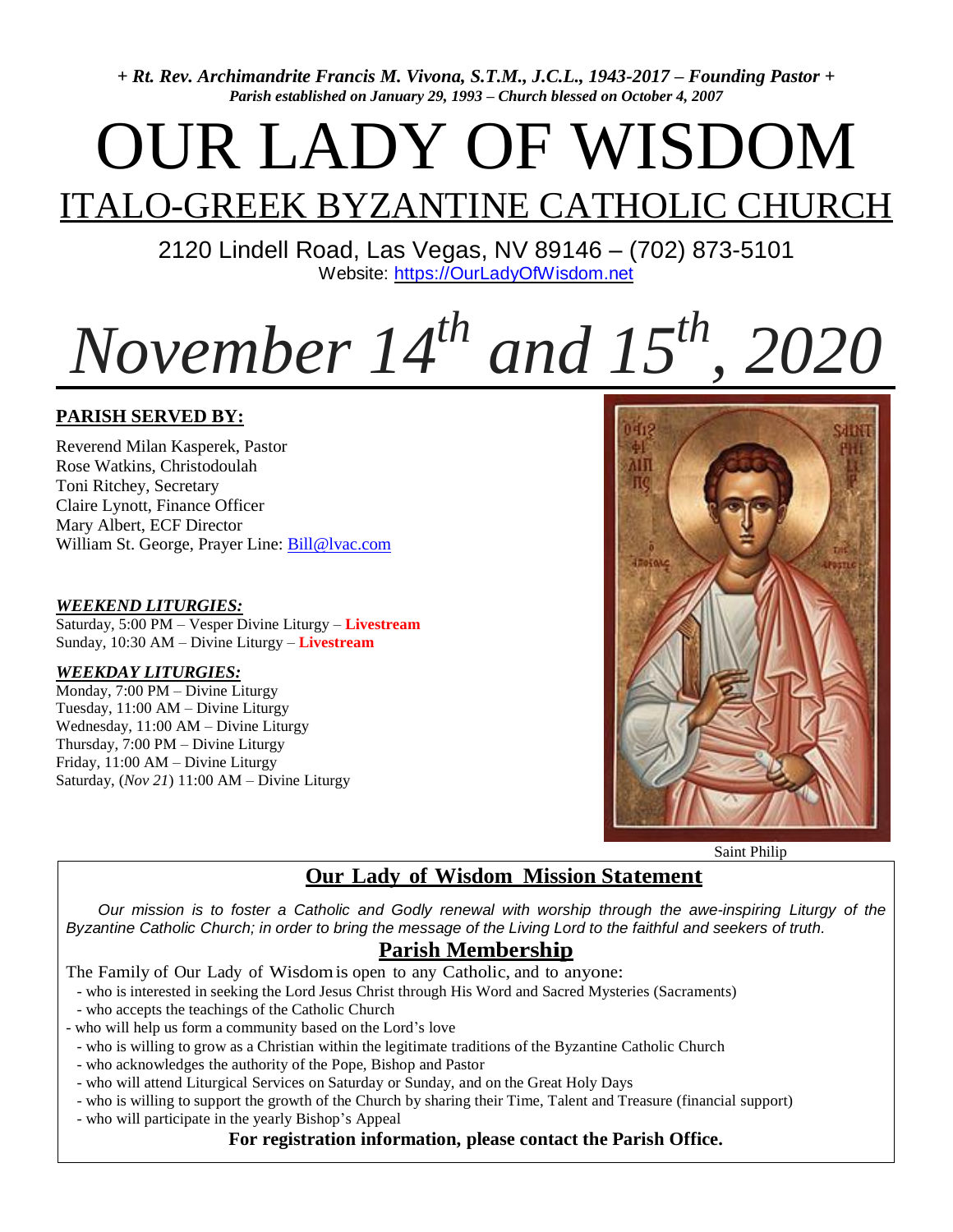| LITURGICAL SCHEDULE FOR THE WEEK                                                                                                                                                                                                                                 |                                                                                   |
|------------------------------------------------------------------------------------------------------------------------------------------------------------------------------------------------------------------------------------------------------------------|-----------------------------------------------------------------------------------|
| <b>Saturday</b> , November $14th$ – Holy and Illustrious Apostle Philip<br>5:00pm - Vesper Divine Liturgy - Livestream<br><b>Intention: People of Our Lady of Wisdom</b><br>Readings: 1 Cor 4:9-16; Jn 1:43-51<br>Readings for the Day: 2 Cor 11:1-6; Lk 9:37-43 | $14^{th} - St.$<br>town of S<br>Minor) ar<br>down like<br>the gift of<br>whom the |
| <b>Sunday</b> , November $15th - 24th$ Sunday After Pentecost<br>10:00am - Third Hour<br>10:30am – Divine Liturgy – Livestream<br>Intention: +Richard Caprio by Joseph and Marlene Caprio<br>Readings: Eph 2:14-22; Lk 10:25-37                                  | $15^{\text{th}} - SS$<br>Syria, wer<br>$16^{\text{th}} - \text{St.}$<br>work was  |
| Monday, November 16 <sup>th</sup> – St. Matthew, Apostle and Evangelist<br>7:00pm - Divine Liturgy Intention: Fr. Lewis Rabayda<br>by Sandy Malakauskas<br>Readings: 1 Cor 4:9-16; Mt 9:9-13                                                                     | Gospel in<br>fire.<br>$17^{th}$ –                                                 |
| Readings for the Day: 2 Thess 1:1-10; Lk 14:1.12-15<br><b>Tuesday</b> , November 17 <sup>th</sup> – Our Holy Father Gregory,<br>"Taumaturgus," i.e., Wonderworker,                                                                                               | Wonderw<br>of Emper<br>concerning<br>Evangelist                                   |
| <b>Bishop in Neocaesarea</b><br>11:00am - Divine Liturgy Intention: +Michael Spencer<br>Readings: 2 Thess 1:10-2:2, Lk 14:25-35                                                                                                                                  | $18^{th}$ – SS.<br>A.D. 296,                                                      |
| Readings for the Bishop: 1 Cor 12:7-11; Mt 10:1.5-8<br><i>Wednesday</i> , 18 <sup>th</sup> – SS. Plato and Roman, Martyrs<br>11:00am - Divine Liturgy Intention: Richard Long<br>by Drechsler family<br>Readings: 2 Thess 2:1-12; Lk 15:1-10                     | $19^{th} - St.$<br>having liv<br>pious pea<br>Antioch A<br>Emperors.              |
| <b>Thursday</b> , November 19 <sup>th</sup> – St. Obadiah, Prophet<br>7:00pm - Divine Liturgy Intention: Fr. Lewis Rabayda<br>by Sandy Malakauskas<br>Readings: 2 Thess 2:13-3:5; Lk 16:1-9                                                                      | $20^{\text{th}} - \Omega$<br>much in<br>Armenian<br>Constantin<br>446, in the     |
| <b>Friday</b> , November $20^{th}$ – Our Venerable Father, Gregory of Decapolis<br>11:00am - Divine Liturgy Intention: + Chivuta Mircea<br>Readings: 2 Thess 3:6-18, Lk 16:15-18; 17:1-4                                                                         | $21^{\text{st}} -$ Ent<br>introduced                                              |
| <b>Saturday</b> , November $21^{st}$ – Entrance of the Theotokos into the Temple<br>11:00am - Divine Liturgy Intention: Edward and Janet Anniversary<br>Readings: Heb 9:1-7; Lk 10:38-42; 11:27-28                                                               | $22^{nd}$ – S<br>disciples o<br>the Emper                                         |
| 5:00pm – Vesper Divine Liturgy – Livestream<br><b>Intention: +Gordon Froman</b><br>Readings: Heb 9:1-7; Lk 10:38-42; 11:27-28                                                                                                                                    | Martyrs;<br>She was s<br>own mans<br>Emperor.                                     |
| <b>Sunday, November 22<sup>nd</sup></b> – $25th$ Sunday After Pentecost<br>10:00am - Third Hour<br>10:30am - Divine Liturgy - Livestream                                                                                                                         |                                                                                   |

*Intention: People of Our Lady of Wisdom*

Readings: Eph 4:1-6; Lk 12:16-21

**– St. Philip, one of the Twelve,** was born in Bethsaida, in the S. Andrew and Peter, Apostles; preached in Phrygia (Asia nd was crucified in Hieropolis by Hellens A.D. 80, head St. Peter, Apostle. His three daughters were blessed with f prophesy. He introduced Nathanael "a true Israelite in re is no guile," to Jesus.

**– SS. Gurias, Samonas, and Habib**, Martyrs, at Edessa in e beheaded A.D. 299, under Emperor Diocletian.

**– St. Matthew, Apostle and Evangelist**. His early Apostolic concerned with the Jews for whom he wrote his First their own Aramaic tongue. He was martyred in Africa by

**– Our Holy Father Gregory, "Taumaturgus," i.e.,**  vorker, Bishop in Neocaesarea: died A.D. 270 in the reign ror Aurelian. Tradition states that he was instructed g the Holy Trinity by the Theotokos and St. John the Evangelist.

Plato and Roman, Martyrs. The former suffered death the latter A.D. 304.

**– St. Obadiah, Prophet**, is of the Twelve Minor Prophets, ved in the 9<sup>th</sup> century B.C. — **St. Barlam, Martyr**, was a sant, who was imprisoned and tortured for the Faith at A.D. 304, in the persecution under Diocletian and Galerius, Emperors.

**– Our Venerable Father, Gregory of Decapolis**, suffered the Iconoclastic persecution under the Emperor Leo the . - Our Holy Father, Proclus, Archbishop of nople, was a disciple of St. John Chrysostom. He died A.D. e reign of Theodosius the Younger, Emperor.

**France of the Theotokos into the Temple** (This Feast was d in Constantinople about the year A.D. 700.)

**– SS. Philemon and Others with him, Apostles**, were of St. Paul the Apostle, suffered martyrdom A.D. 68, under  $t$  Nero. — **St. Cecilia, one of the most famous Virgin** she converted to Christianity her betrothed and his brother. seized and suffocated with the steam of a heat bath in her sion. She died probably in the reign of Septimus Severus,

### *Christ is Among us! He is and always will be!*

**You can set up an altar to God in your minds by means of prayer. And so it is fitting to pray at your trade, on a journey, standing at a counter, or sitting at your handicraft.** *Saint John Chrysostom*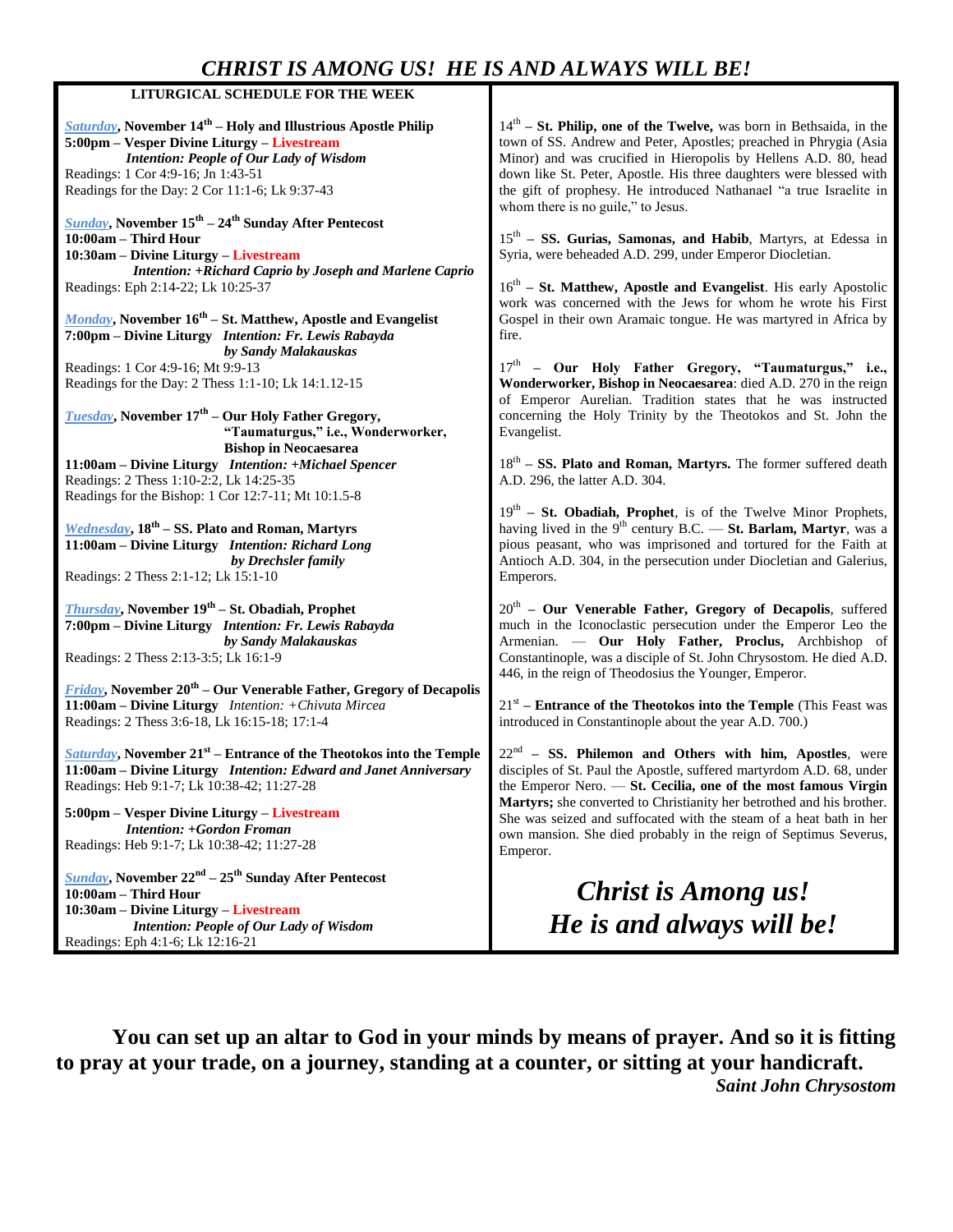## *+++ PARISH INFORMATION AND IMPORTANT DATES +++*

**Due to the Coronavirus and Directives from our Bishop and Eparchy, Services will be livestream according to the bulletin. Please go to our website for the Livestream links [https://ourladyofwisdom.net](https://ourladyofwisdom.net/)**

## *Please continue to pray for Bishop Emeritus Gerald N. Dino. He was taken to hospital and intubated after he had a stroke on Thursday.*

*PHILLIPS FAST BEGINS NOVEMBER*  $14^{TH}$  *— The feast of the Nativity of Our Lord God and* Savior Jesus Christ (*Christmas, December 25*) is one of the great feasts of the Church year, celebrating the coming or advent of the Messiah (*which in Hebrew means "He who is anointed by the Spirit" or, in Greek, Christos*), Jesus Christ. Christ was born into the world through the Theotokos and ever-virgin Mary to offer us the wondrous gifts of salvation and Theosis, our transformation into the likeness of God by sharing in His Holiness through the energies of His Grace. Through the mystery we celebrate in the Nativity, we too are invited to become the children of God, sons and daughters of our Heavenly Father. But this transformation does not occur overnight. Rather, it requires a rediscovery of the essential disciplines of a disciple of Jesus Christ.

#### **THANKSGIVING VIGIL DIVINE LITURGY** will be celebrated on Wednesday, November 25<sup>th</sup>, at 7:00pm.

**CANTOR EDUCATION —** Free Public Classes. The Metropolitan Cantor Institute (MCI) continues to offer online classes throughout the year for those interested in learning about the liturgy and musical traditions of our church. The free public classes that are open to all include The Plainchant of the Byzantine Catholic Church, Introduction to Liturgy, Introduction to Church Singing, and Introduction to the Typikon. Learn how to enroll and find more information about the MCI course offerings at **<https://mci.archpitt.org/classes/index.html>**

**SANCTUARY AND TRIPTYCHS LAMPS** — The Sanctuary and Triptychs Lamps are very special candles that remain perpetually lit to honor Our Lord Jesus' Eucharistic and Mystical Presence. If you are interested in sponsoring a vigil candle, the usual donation is \$10.00. Forms are in the back of the church. Please fill them out and, along with your donation, place in the collection basket or see Fr. Milan.

#### *SANCTUARY AND TRIPTYCHS INTENTIONS:*

**Nativity Triptych Joseph**: **Resurrection Triptych John, Baptist: Nativity Triptych Our Lady: Resurrection Triptych Apostles Prodigal Son: Saint John the Baptist, Forerunner: Jesus Christ: Theotokos:** *St. George family & Whitmyee family past & Present* **St. Nicholas: Good Shepard:**